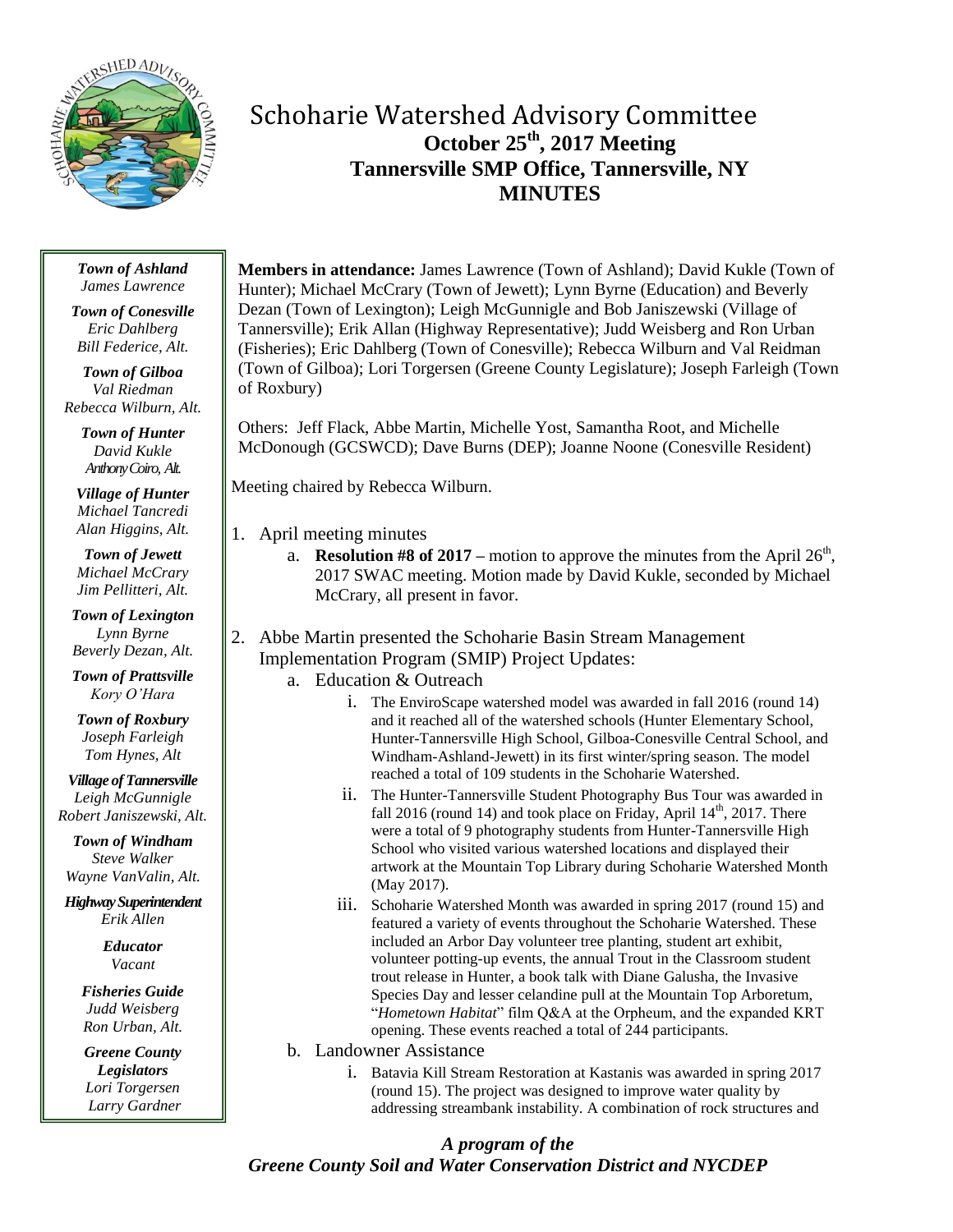bioengineering was used to restore approximately 4,000 feet of stream. The project was constructed in summer 2017 and bioengineering was completed in late summer into early fall 2017. The riparian buffer area was enhanced with native seed, shrubs, and trees. The buffer width ranges from 20-300 feet.

- c. Highway & Infrastructure
	- i. The County Route 2 Culvert on the Little West Kill was awarded in fall 2016 (round 14). This project improved conveyance and sediment transport to improve streambank and road stability. There is a new 3-sided culvert with wing walls (26'8" long by 16' wide). This culvert will accommodate 50-year and 100-year storm events.
	- ii. The Mountain Top Sweeper & Vacuum Truck was awarded in SMIP rounds 1 and 12. The project partners were: Greene County Highway Department, Catskill Watershed Corporation (CWC), Greene County Soil & Water Conservation District (GCSWCD), and New York City Department of Environmental Protection (NYCDEP). CWC awarded \$260,000 and SMIP awarded \$50,000. The truck is available for Greene County municipalities in the NYC watershed, including: towns of Ashland, Hunter, Jewett, Lexington, Prattsville, Windham, and Halcott, and the villages of Hunter and Tannersville. This truck increases the capacity of the mountaintop highway and maintenance program by reducing road abrasive material, sediment inputs, and water quality impacts to local waterways (including roadside ditches, streams, and catch basins).
- d. Local Flood Analysis
	- i. Conesville Local Flood Analysis was awarded in SMIP rounds 12 and 13 for a total of \$100,000. There were three study areas: Manorkill, Conesville, and West Conesville. The draft report was completed in April 2017.
	- ii. Ashland Local Flood Analysis was awarded in SMIP rounds 13 and 15 for a total of \$64,880. Woidt Engineering & Consulting, P.C. is conducting the LFA. A public meeting is to be held in November 2017.
	- iii. Schoharie Corridor Local Flood Analysis was awarded in SMIP rounds 14 and 15 for a total of \$170,000. Milone and MacBroom are conducting the LFA. The preliminary results of modeling and BCA have been presented to the flood advisory committee (FAC).
	- iv. Question of whether or not there would be a compilation of LFA results was addressed. Each LFA is unique for each municipality. Where the LFAs align are in their recommendations for grants and programs.
- 3. Abbe Martin presented the SMIP Budget Update:
	- a. Since the program started in 2008, there have been 15 rounds of funding with \$3,031,090.67 allocated for 71 projects. Most are complete, some are ongoing and some in-process. Break out as follows:
		- i. Landowner Assistance (9 awards): \$1,218,000.00
		- ii. Stormwater & Critical Area Seeding (4 awards): \$85,903.50
		- iii. Recreation & Habitat (8 awards): \$108,379.30
		- iv. Education & Outreach (22 awards): \$87,615.02
		- v. Planning & Assessment (5 awards): \$143,259.35
		- vi. Highway & Infrastructure (12 awards): \$735,331.00
		- vii. Flood Hazard Mitigation (11 awards): \$652,602.50
	- b. SMIP Round 16 applications were submitted by September 15, 2017

### *A program of the Greene County Soil and Water Conservation District and NYCDEP*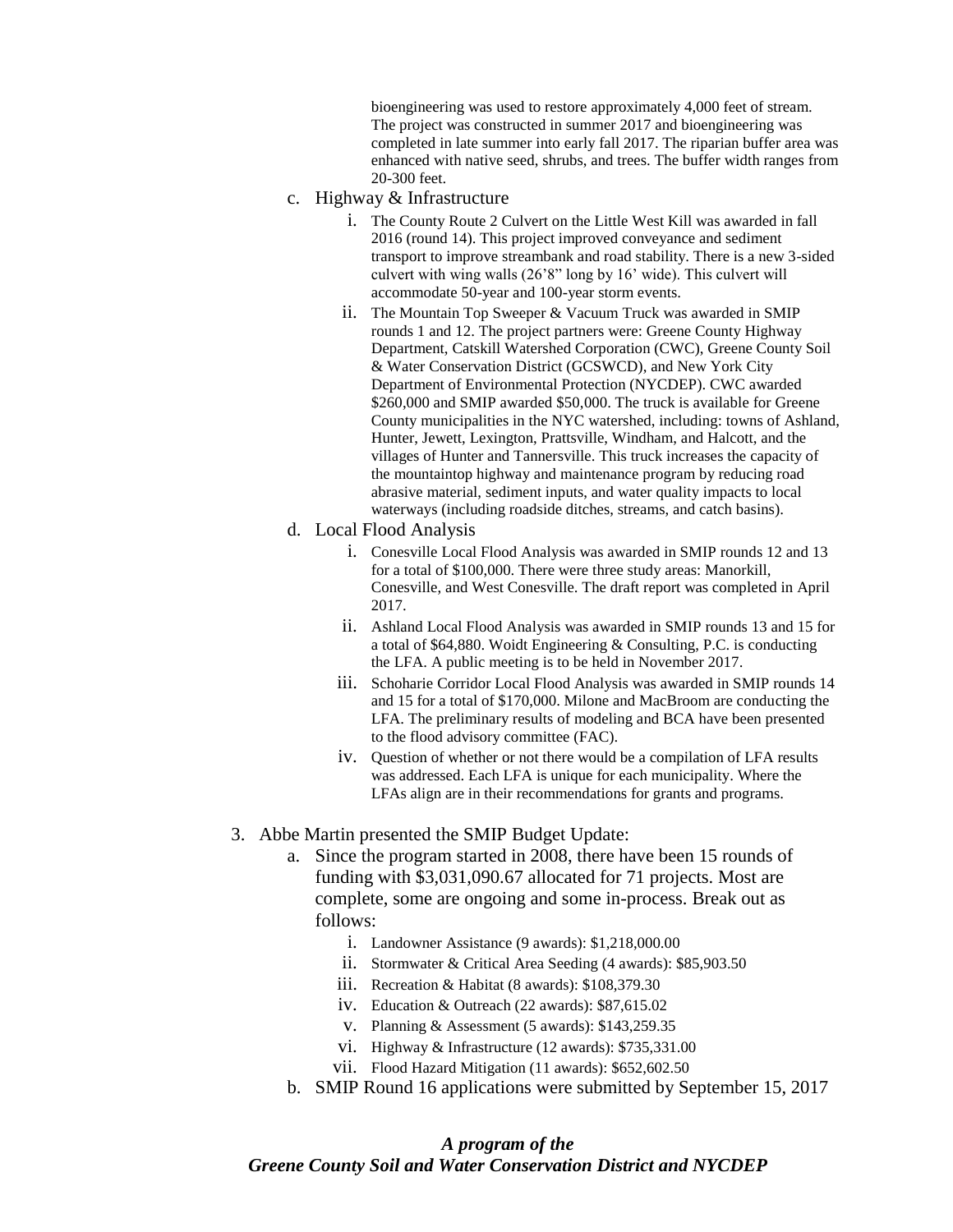4. Abbe Martin presented on the following Round 16 SMIP Applications:

## a. **Education & Outreach**

- i. **Environmental Awareness Movie Series at the Mountain Top Library**
	- 1. Funding Requested: \$500
	- 2. In-kind Contribution: \$240
	- 3. *GCSWCD staff recommendation to fund at the level requested.*
	- 4. **Resolution #9 of 2017 –** motion to approve request by Joseph Farleigh, seconded by Judd Weisberg, all other present members in favor. Committee approved \$500 in funding for the Environmental Awareness Movie Series at the Mountain Top Library.

### b. **Landowner Assistance**

#### i. **Batavia Kill Restoration at Red Falls – Phase 1**

- 1. Funding Requested: Two applications for \$150,000 each
- 2. In-kind Contribution: \$0
- 3. *GCSWCD staff recommendation to fund at the level requested.*
- 4. **Resolution #10 of 2017 –** motion to approve request by Lynn.Byrne, seconded by Eric Dahlberg, James Lawrence abstained, all other present members in favor. Committee approved \$150,000 in funding for first application for the Batavia Kill Restoration at Red Falls – Phase 1.
- 5. **Resolution #11 of 2017 –** motion to approve request by Mike McCrary, seconded by Erik Allen, James Lawrence abstained, all other present members in favor. Committee approved \$150,000 in funding for second application for the Batavia Kill Restoration at Red Falls – Phase 1.

## c. **Planning & Assessment**

- i. **Mountain Top Arboretum Education Center Rain Garden**
	- 1. Funding Requested: \$7,660
	- 2. In-kind Contribution: \$0
	- 3. *GCSWCD staff recommendation to fund at the level requested.*
	- 4. **Resolution #12 of 2017 –** motion to approve request by James Lawrence, seconded by Judd Weisberg, David Kukle abstained, all other present members in favor. Committee approved \$7,660 in funding for the Mountain Top Arboretum Education Center Rain Garden.

## d. **Highway & Infrastructure**

## i. **Stream Crossing Design**

- 1. Funding Requested: \$75,000
- 2. In-kind Contribution: \$0
- 3. *GCSWCD staff recommendation to fund at the level requested.*
- 4. **Resolution #13 of 2017 –** motion to approve request by Judd Weisberg, seconded by Lynn Byrne, all other present members in favor. Committee approved \$75,000 for the Stream Crossing Design application.
- 5. Other Items
	- a. Schoharie Watershed Summit
		- i. The 2018 Schoharie Watershed Summit planning is underway
			- 1. Event will most likely take place in April 2018
			- 2. Credits will be available for planning and zoning board members.
	- b. SMIP Application Informational Session

## *A program of the Greene County Soil and Water Conservation District and NYCDEP*